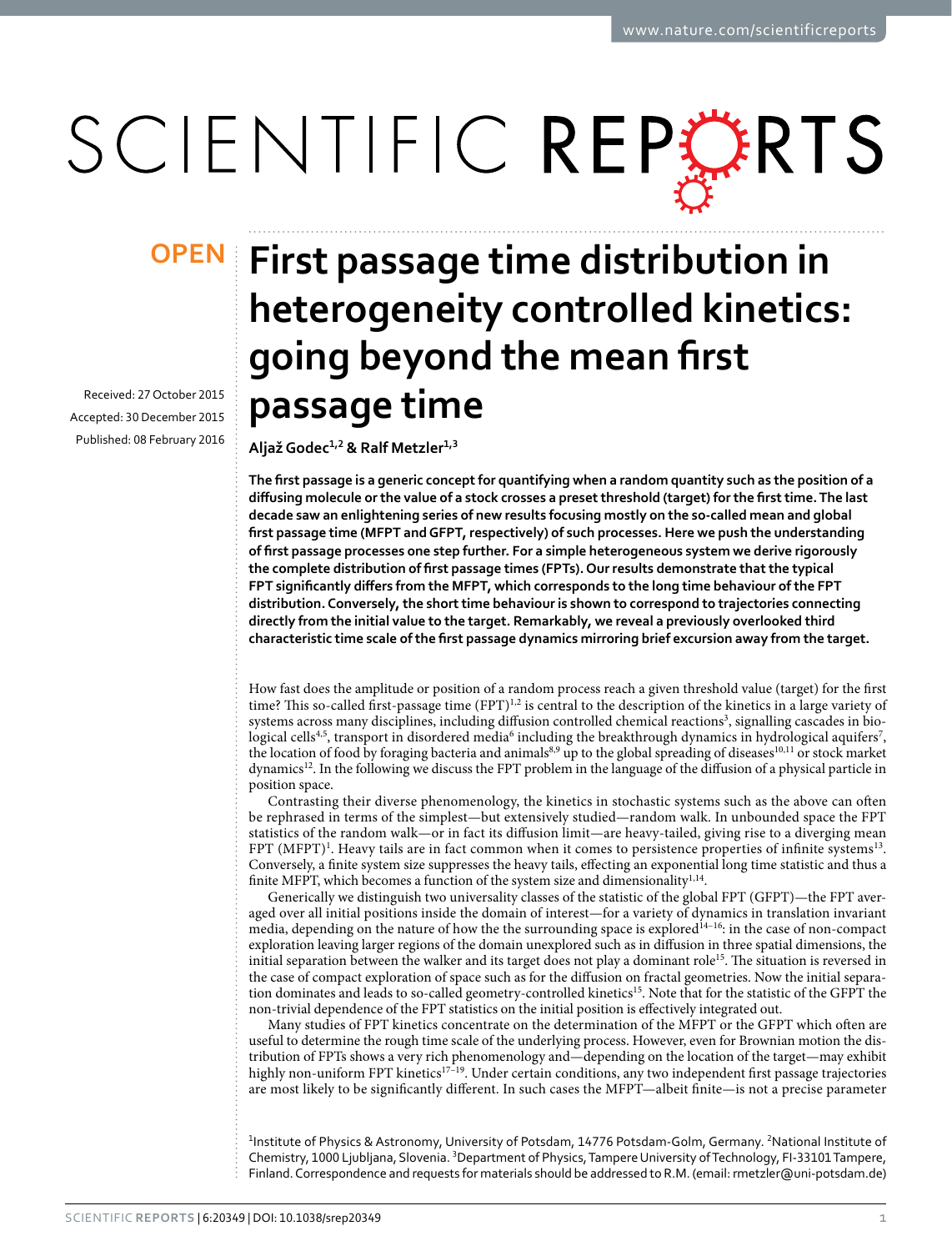

<span id="page-1-0"></span>**Figure 1.** Schematic of the model system with absorbing, finite central target of radius  $r_a$ . The concentric shell of radius  $r_i$  separates regions of different diffusivities  $D_1$  and  $D_2$ . The initial radius of the particle (dashed line) is  $r_0$ , and the outer shell at radius *R* is reflective. The black and red lines denote direct trajectories and the green line denotes an indirect trajectory, see text for details.

to describe the FPT statistic<sup>[17–20](#page-9-15)</sup>. Quite generally, the first passage statistic of Brownian motion has the generic asymptotic behaviour<sup>18</sup>

$$
\lim_{t \to 0} \wp(t) \simeq t^{-(1+\mu)} \exp(-a/t), \tag{1a}
$$

$$
\lim_{t \to \infty} \wp(t) \simeq \exp(-bt),\tag{1b}
$$

where  $\mu$  is the so-called persistence exponent<sup>13</sup> and  $a$  and  $b$  are dimension and geometry specific parameters. Eq. (1a) encodes the fact that it takes a finite minimum time to reach the target followed by a power law decay of FPTs on a time scale on which the searcher does not yet feel the presence of the boundary. In addition, Eq. (1b) states that the searcher will eventually find the target in a finite system of linear dimension *R* on a time scale up to  $b \simeq R^2 f_d(r_a) \gg a$ , where  $f_d(x)$  is a dimension dependent function, which diverges as the target radius  $r_a$  goes to zero in two and three dimensions $18$ .

The above results hold for translation invariant systems. Yet, numerous real systems such as biological cells are spatially heterogeneous and therefore display fundamentally different dynamics<sup>21-24</sup>. Various aspects of diffusion in heterogeneous media have already been addressed<sup>25-31</sup> but the rôle of spatial heterogeneity in the FPT statistics beyond the MFPT<sup>[32](#page-9-19)</sup> remains elusive. Moreover, the results in ref. 32 suggest that the MFPT in (hyper)spherically symmetric domains is apparently independent of indirect trajectories, these are those that interact with the confining boundary, in contrast to direct trajectories, that head swiftly to the target.

Here we present exact results for the full FPT statistics in a simple heterogeneous model system. Based on a rigorous asymptotic analysis of the FPT statistics of Brownian motion in a confined spherically symmetric domain with a piece wise constant diffusion coefficient, see [Fig. 1](#page-1-0) and ref. [32,](#page-9-19) we here demonstrate the emergence of a new time scale in the FPT dynamics, which is controlled by the spatial heterogeneity. More precisely, we prove that the intermediate time power law asymptotics in Eq. (1a) breaks down in a sufficiently heterogeneous medium. For such *heterogeneity-controlled kinetics* we derive analytical asymptotic results for the short, intermediate, and long time FPT statistics for an arbitrary degree of heterogeneity. We also quantify the most likely (typical) FPT and the width of the FPT distribution. We demonstrate that the MFPT is dominated by long and unlikely indirect trajectories, while the overall relative contribution to the MFPT of the latter remains coupled to the most likely, direct trajectories. Finally, we discuss the implications of our results for more general systems.

#### **Results**

**System setup and general result.** We consider a spherically symmetric and potential free system with a perfectly absorbing central target of finite radius  $r_a$  and a perfectly reflecting boundary at radius  $R > r_a^{32}$ . The system is in contact with a heat bath at constant and uniform temperature *T*. The particle experiences a space dependent friction Γ(*r*) originating from spatial variations in the long range hydrodynamic coupling to the motion of the medium<sup>33</sup>. We focus on the high friction limit corresponding to overdamped motion and assume that the particle diffuses with the isotropic position dependent diffusion coefficient  $D(r) = 2k_B T \times \Gamma(r)$ . Simultaneously, the diffusing particle experiences the fluctuation induced thermal drift  $F(r) \sim k_B T \nabla \Gamma(r)$  ensuring thermodynamic consistency in the sense that  $D(r)$  has a purely stochastic origin and does not reflect any heterogeneity in the entropic potential of mean force<sup>34</sup>. More precisely, in the absence of the target the system relaxes to the correct Boltzmann-Gibbs equilibrium—a spatially uniform probability. The thermodynamically consistent theory of diffusion in inhomogeneous medi[a34](#page-9-21) corresponds to the so-called kinetic interpretation of the underlying multiplicative-noise Langevin equation; see, for instance, refs [35](#page-9-22)[,36.](#page-9-23)

We are interested in the evolution of the probability density function  $P(r, t|r_0)$  in dependence on the particle radius *r* at time *t* after starting from the initial radius  $r_0$  at  $t = 0$ . Due to the symmetry of the system the angular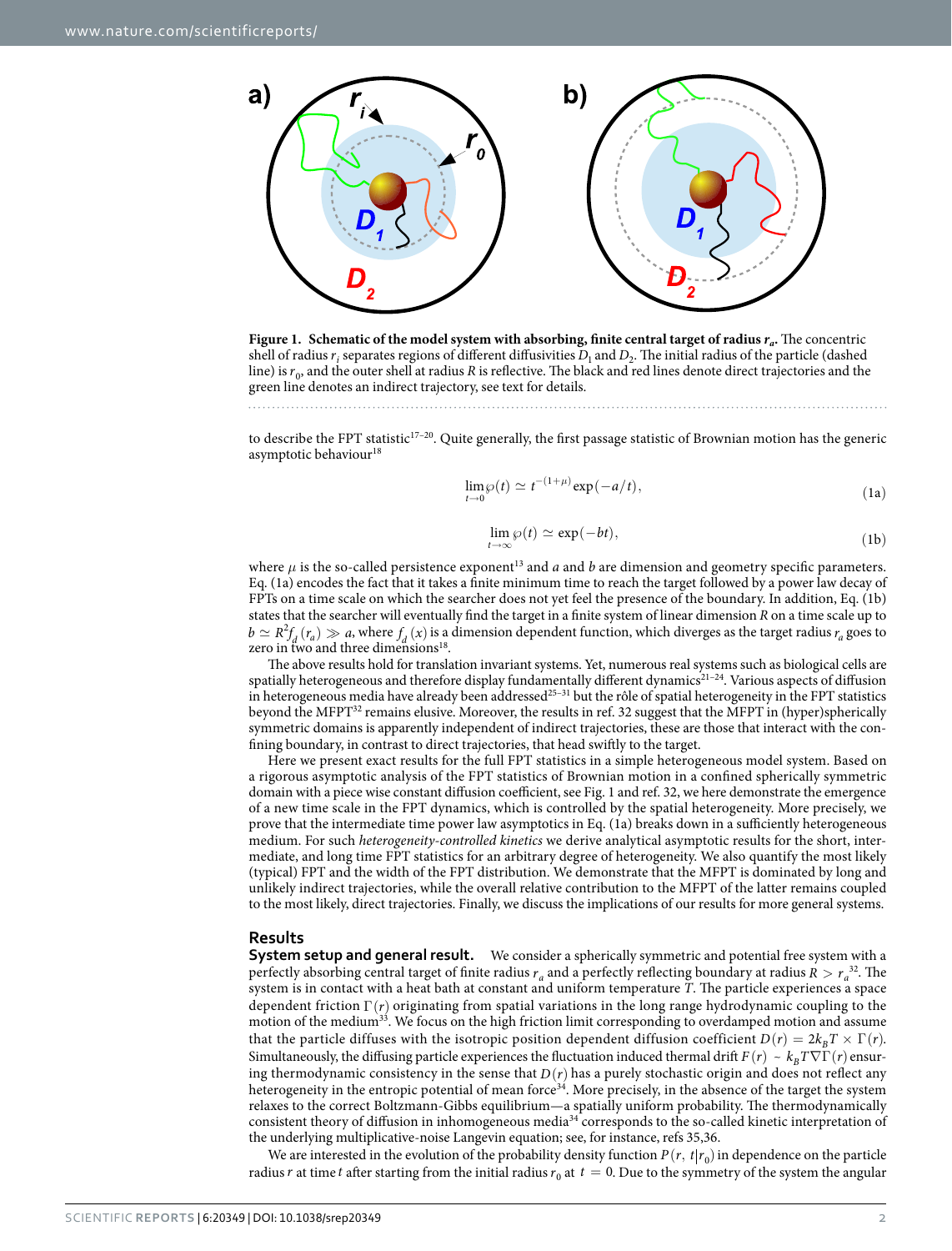co-ordinate is not of interest, and we average over the space angle. The diffusion equation governing the radial probability density function  $P(r, t|r_0)$  is then given by

$$
\frac{\partial}{\partial t}P(r, t|r_0) = \frac{1}{r^2}\frac{\partial}{\partial r}r^2 D(r)\frac{\partial}{\partial r}P(r, t|r_0).
$$
\n(2)

In our analysis we consider the particular case of a piece wise constant diffusion coefficient of magnitude  $D(r) = D_1$  for  $r \le r_i$  and  $D(r) = D_2$  otherwise—see also [Fig. 1](#page-1-0). Physically, this form should be viewed as an ideal limit of a two phase system with a sharp interface. A similar limit of an infinitely sharp interface can be taken for the Langevin equation of the process, as well.

The exact solution for the Laplace transform  $\tilde{P}(r, s|r_0)$  was derived in ref. [32](#page-9-19). From this result the Laplace transform of the FPT density is obtained from the corresponding probability flux into the target,  $\widetilde{\varphi}(s) = 4\pi D_1 r_a^2 \times [\partial \widetilde{P}(r, s|r_0)/\partial r]_{r=r_a}$ . We introduce dimensionless variables  $x = r/R$  for the particle position,  $x_a = r_a/R$  for the target radius,  $x_i = r_i/R$  for the interface radius, and  $x_0 = r_0/R$  for the initial particle position, as well as express time in units of  $R^2/\overline{D}$ , where  $\overline{D}$  is the spatial average of  $D(r)$ . The exact result then reads

$$
\widetilde{\varphi}(s) = \frac{\sqrt{x_a/x_0}}{\frac{\mathcal{D}_{-1/2}(S_1x_a, S_1x_i)}{C_{-3/2}(S_2x_i, S_2)} + \frac{1}{\sqrt{\varphi}} \frac{C_{-1/2}(S_1x_a, S_1x_i)}{\mathcal{D}_{-1/2}(S_2x_i, S_2)}}\n\times\n\times\n\begin{cases}\n\frac{\mathcal{D}_{-1/2}(S_1x_0, S_1x_i)}{C_{-3/2}(S_2x_i, S_2)} + \frac{1}{\sqrt{\varphi}} \frac{C_{-1/2}(S_1x_0, S_1x_i)}{\mathcal{D}_{-1/2}(S_2x_i, S_2)}, & x_a < x_0 \le x_i \\
\frac{\mathcal{D}_{-1/2}(S_2x_0, S_2)}{x_i S_1 \mathcal{D}_{-1/2}(S_2x_i, S_2) \mathcal{C}_{-3/2}(S_2x_i, S_2)}, & x_i < x_0 \le 1\n\end{cases}
$$
\n(3a)

where we introduced the ratio  $\varphi = D_1/D_2$  of the diffusivities along with the abbreviation  $S_{1,2} = \sqrt{s/D_{1,2}}$  and the auxiliary functions

$$
\mathcal{D}_{\nu}(z_1, z_2) = I_{\nu}(z_1) K_{\nu-1}(z_2) + K_{\nu}(z_1) I_{\nu-1}(z_2), \n\mathcal{C}_{\nu}(z_1, z_2) = I_{\nu}(z_1) K_{\nu}(z_2) - I_{\nu}(z_2) K_{\nu}(z_1),
$$
\n(3b)

where  $I_{\nu}$  and  $K_{\nu}$  denote the modified Bessel functions of the first and second kind, respectively<sup>37</sup>.

In order to allow for a meaningful comparison of the FPT kinetics at various degrees *ϕ* of heterogeneity we introduce a constraint on the conservation of the spatially averaged diffusion coefficient,  $\bar{D} = 3(R^2 - r_a^3)^{-1} \int_{r_a}^{R} r^2 D(r) dr = const$ , for a detailed discussion of this choice see ref. [32.](#page-9-19) In addition, in the general case the absolute value of  $D_1$  only sets the time scale of the problem, whereas  $\varphi$  gives rise to the qualitative changes in the FPT kinetics in our heterogeneous system. With the introduced average diffusivity constraint both diffusivities are fully determined by  $\varphi$  and  $x_i$ , that is,  $Q^{-1} \equiv D_1/\overline{D} = \varphi/((\varphi - 1)\chi(x_i) + 1)$ . Note, however, that the constraint does not introduce any additional information which would affect the qualitative picture of our results. The general case for arbitrary  $D_1$  and  $D_2$  is recovered trivially by treating *Q* as an independent parameter or by replacing  $1/Q \rightarrow D_1$  and  $1/(\varphi Q) \rightarrow D_2$ .

Eq. (3a) is the starting point of our asymptotic analysis. In addition, in order to validate the analytical results we numerically invert  $\widetilde{\varphi}(s)$  using the fixed Talbot method<sup>38</sup>.

**Short time asymptotic.** Starting from the central result (3a) the short time behaviour of the FPT distribution  $\varphi(t)$  is obtained from the asymptotic behaviour of the respective modified Bessel functions for large argument (large Laplace variable)<sup>37</sup>. First it can be shown for  $|z_{1,2}| \gg 1$  that

$$
\mathcal{D}_{\nu}(z_1, z_2) \sim \frac{\cosh(z_1 - z_2)}{\sqrt{z_1 z_2}}, \, \mathcal{C}_{\nu}(z_1, z_2) \sim \frac{\sinh(z_1 - z_2)}{\sqrt{z_1 z_2}}, \tag{4}
$$

which is valid for  $|\arg(z_{1,2})| < \pi/2$  and  $|\arg(z_{1,2})| < 3\pi/2$ , respectively. Combined with Eq. (3a) we obtain a limiting expression for  $\wp(t)$  which can be inverted exactly—by performing the contour integral within the domain of validity of Eq. (4)—leading us to the Lévy-Smirnov density

$$
\wp(t) \sim \frac{x_a}{x_0} \frac{\psi(x_a, x_i, x_0, \varphi)}{\theta(\varphi)} \sqrt{\frac{Q}{\pi t^3}} \exp\left(-\frac{Q\psi(x_a, x_i, x_0, \varphi)^2}{4t}\right) \tag{5a}
$$

where we introduced

$$
\psi(x_a, x_i, x_0, \varphi) = \begin{cases} x_0 - x_a, & x_a < x_0 \le x_i \\ x_i - x_a + \sqrt{\varphi}(x_0 - x_i), & x_i < x_0 \le 1 \end{cases}.
$$
 (5b)

We take  $\theta(\varphi) = 2$  if  $x_0 \le x_i$  and  $\theta(\varphi) = 1 + 1/\sqrt{\varphi}$  otherwise. It is easy to see that all  $x_i$ -dependent terms vanish for a homogeneous systems with  $\varphi =$  1. Note that Eq. (5a) obeys the generic behaviour given in Eq. (1a) with a persistence exponent  $\mu = 1/2$  and  $a = Q\psi(x_a, x_i, x_0, \varphi = 1)/4$ . Moreover, Eqs (5a) and (5b) have an intuitive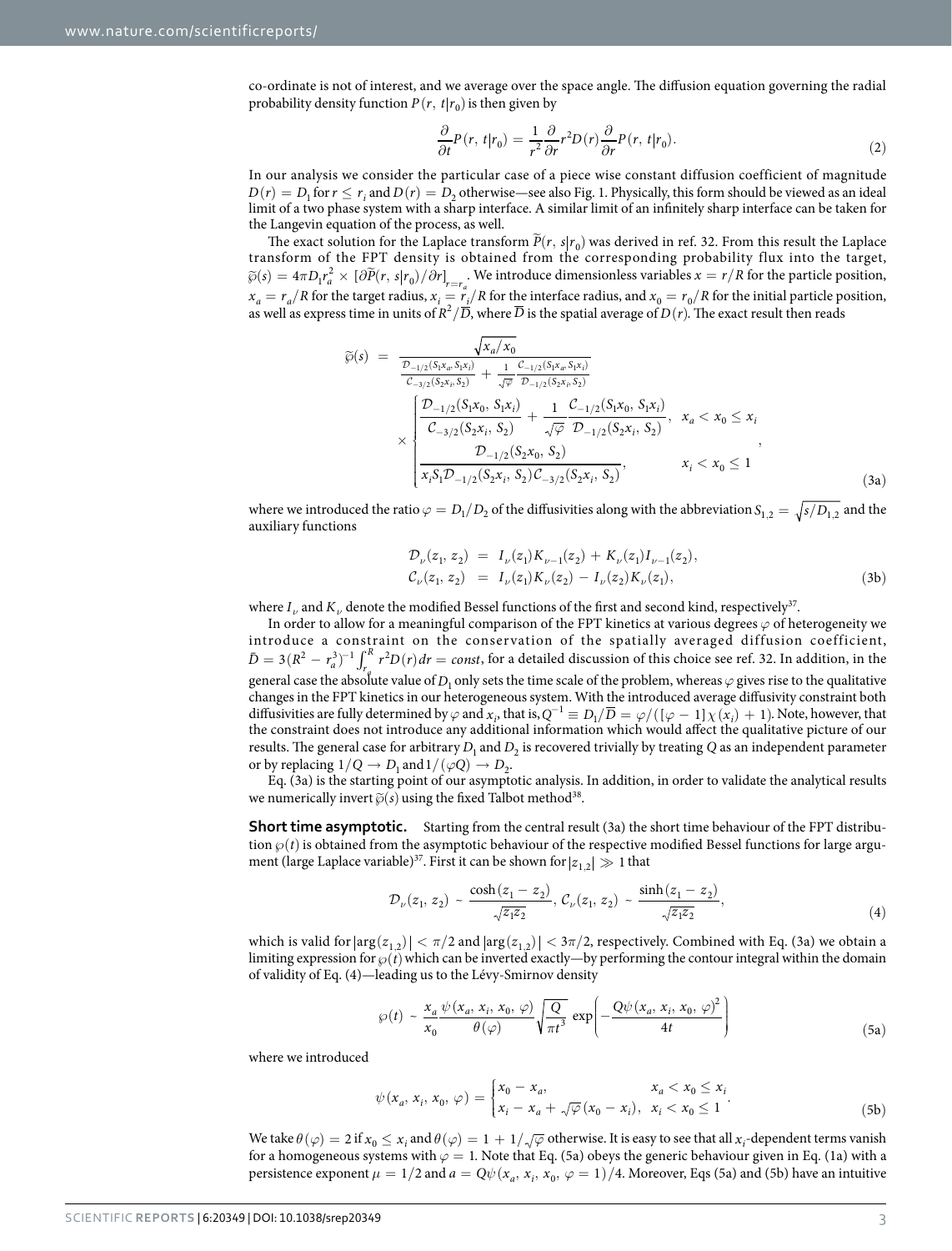

<span id="page-3-0"></span>**Figure 2. FPT densities for various degrees of heterogeneity**  $\varphi$  **and target radius**  $x_a = 0.1$ **, interface radius**  $x_i = 0.5$ , and initial radius  $x_0 = 0.3$ . In this Figure the particle starts inside the inner region. The symbols denote the results of the numerical inversion of Eq. (3a). The black lines correspond to the short time limit (5a), the blue lines denote the long time asymptotics given by Eq. (7). The red lines correspond to the intermediate time asymptotics in Eq. (11a). The dashed vertical lines denote the corresponding MFPT from  $x<sub>0</sub>$  (orange) and from the outer boundary at  $x = 1$  (black), respectively.

physical meaning: they show that the earliest FPTs will be observed on a time scale on which the particle diffuses over a distance corresponding to the initial separation to the target, with the respective diffusion coefficients. Moreover, we note that the FPT density to a *finite* radius *xa* for three dimensional radial Brownian motion in our heterogeneous system obeys the  $t^{-3/2}$  scaling Sparre Andersen theorem which needs to generally hold for one dimensional Markov processes with symmetric jumps<sup>[39,](#page-9-26)40</sup>. Most importantly, Eq. (5a) is *independent* of *D*<sub>2</sub> for  $x_0 < x_i$ . In other words, the first passage behaviour of particles released inside the interface radius  $x_i$  is dominated by trajectories, which head straight for the target and do not venture into the outer part of the system. These are the *direct trajectories* introduced in ref. [32,](#page-9-19) see also below.

The FPT densities for various degrees of heterogeneity *ϕ* are shown in [Figs 2](#page-3-0) and [3,](#page-4-0) corresponding to initial positions  $x_0$  in the inner and outer regions, respectively. Note the excellent agreement between the exact numerical result for  $\wp(t)$  and the short-time asymptotics in Eq. (5a) as seen from comparison of the symbols with the black lines.

**Long time asymptotic.** The long time asymptotic behaviour of the FPT distribution  $\varphi(t)$  is obtained from Eq. (3a) by using the expansions of the respective modified Bessel functions for small argument (small Laplace variable  $s$ )<sup>37</sup>. Here we strictly note that corrections to leading order terms in  $I_{\nu}$  and  $K_{\nu}$  must be retained in order to obtain the correct behaviour of  $\mathcal{D}_{\nu}$  and  $\mathcal{C}_{\nu}$  for small *s*. We find that

$$
\mathcal{D}_{-1/2}(\sqrt{s}y_1, \sqrt{s}y_2) \sim \frac{1}{y_2} \sqrt{\frac{y_1}{y_2 s}} + \frac{(y_2 - y_1)^2 (y_1 + 2y_2) \sqrt{s}}{6 y_2 \sqrt{y_1 y_2}}
$$
  
\n
$$
\mathcal{C}_{-1/2}(\sqrt{s}y_1, \sqrt{s}y_2) \sim \frac{y_1 - y_2}{\sqrt{y_1 y_2}} + \frac{(y_1 - y_2)^3}{6 \sqrt{y_1 y_2}} s
$$
  
\n
$$
\mathcal{C}_{-3/2}(\sqrt{s}y_1, \sqrt{s}y_2) \sim \frac{y_1^3 - y_2^3}{3 (y_1 y_2)^{3/2}} + \frac{(y_1 - y_2)^3 (y_1^2 + 3y_1 y_2 + y_2^2)}{30 (y_1 y_2)^{3/2}} s.
$$
 (6)

Combining Eq. (6) with Eq. (3a) we invert the Laplace transform exactly, yielding the exponential density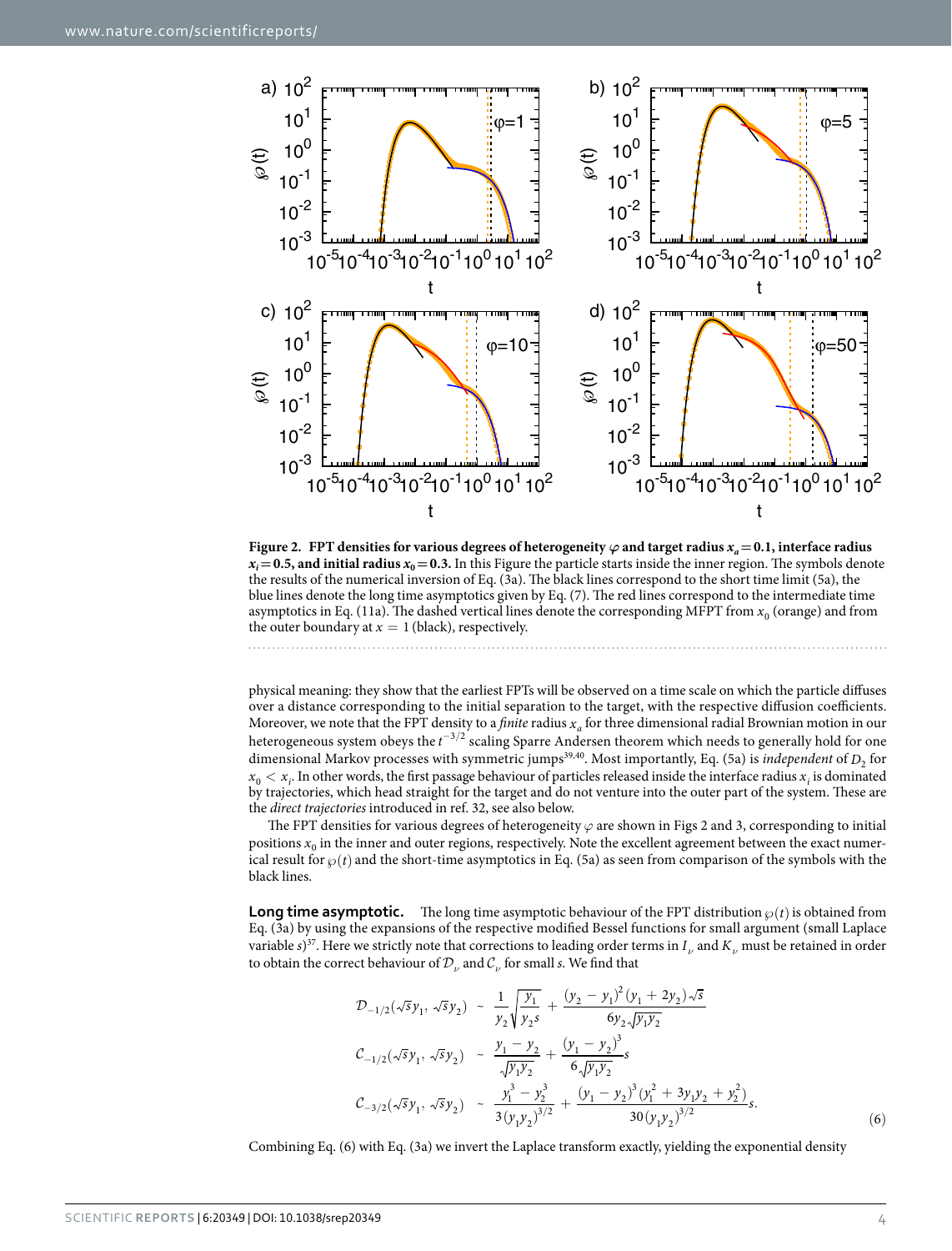

<span id="page-4-0"></span>**Figure 3. FPT densities for various degrees**  $\varphi$  **of heterogeneity and parameters**  $x_a = 0.1$ **,**  $x_i = 0.4$  **and**  $x<sub>0</sub> = 0.6$ . In this Figure the particle starts in the outer region of the system. The symbols denote the results from numerical inversion of Eq. (3a). The black lines correspond to the short time limit (5a) and the blue line denotes the long time asymptotics (7). The red line represents the intermediate time asymptotics (11b).

$$
\wp(t) \simeq \frac{\langle t_{x_a}(x_0) \rangle}{\langle t_{x_a}(1) \rangle^2} \exp\left(-\frac{t}{\langle t_{x_a}(1) \rangle}\right),\tag{7}
$$

where the symbol  $\langle t_{x} (x) \rangle$  denotes the MFPT to  $x_a$  if starting from *x*. Its result is given by

$$
\left\langle t_{x_a}(x) \right\rangle = Q \begin{cases} \left\langle t_{x_a}^0(x) \right\rangle, & x_a < x \leq x_i \\ \left\langle t_{x_a}^0(x_i) \right\rangle + \varphi \left\langle t_{x_i}^0(x) \right\rangle, & x_i < x \leq 1 \end{cases},
$$
\n(8)

where  $\langle t_{x_a}^0(x_0) \rangle$  denotes the MFPT from  $x_0$  to  $x_a$  in a *homogeneous* sphere with unit radius and with unit diffusion coefficient,

$$
\left\langle t_{x_a}^0(x) \right\rangle = \frac{1}{3} \left( \frac{1}{x_a} - \frac{1}{x} + \frac{1}{2} [x_a^2 - x^2] \right). \tag{9}
$$

As before, all  $x_i$ -dependent terms vanish for a homogeneous system.

Eq. (7) has the generic form of the exponential long time tail (1b) of the FPT distribution in a finite system. From Eq. (7) we identify the inverse of the characteristic time as  $b = \langle t_{x_a}(1) \rangle^{-1}$ . Moreover, Eq. (7) has an intuitive meaning: it demonstrates that first FPTs are exponentially unlikely beyond a time scale corresponding to the MFPT to arrive at the target from the external boundary. In turn, the long time exponential region evidently corresponds to trajectories, which are reflected from the external boundary. Therefore, for  $x_0 = 1$  we can no longer distinguish between direct and indirect trajectories. Note the excellent agreement between the exact numerical result for  $\wp(t)$  and the long time asymptotics (7) in [Figs 2](#page-3-0) and [3](#page-4-0) as shown by the blue lines.

Moreover, we emphasise another observation. For a homogeneous system with  $\varphi = 1$  the short and long time asymptotics together fully describe the FPT density. Put differently the overlap region between the regimes is extremely narrow. This holds true in general up to some critical heterogeneity  $\varphi^*$ , which will be specified in the following section. Beyond this value  $\varphi^*$  a new time scale emerges, as seen in [Figs 2](#page-3-0)b-d and [3b](#page-4-0)-d) which is not captured by the the short and long time asymptotics and does *not* correspond to an overlap regime, as we now explain.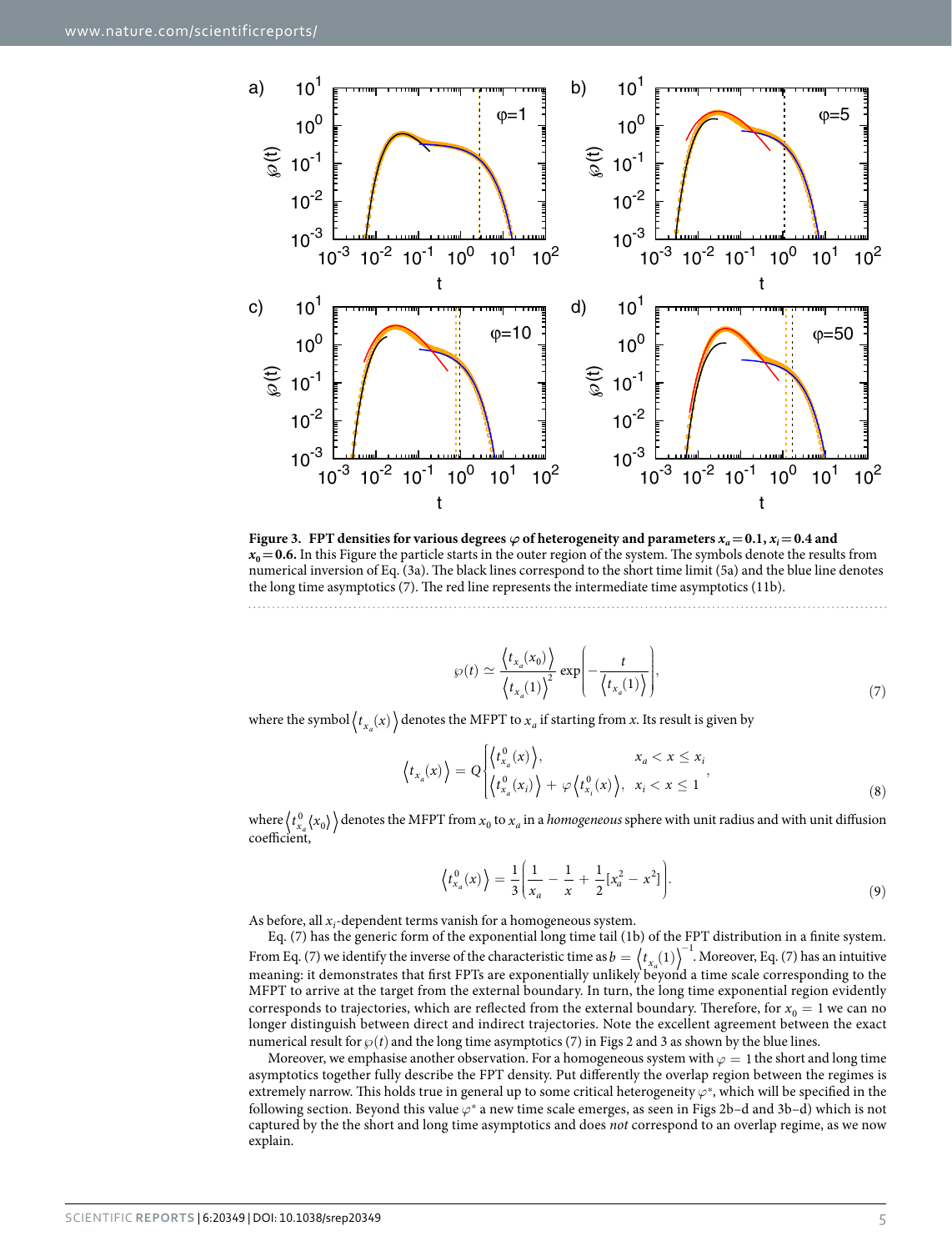**Emergence of a new time scale.** Here we focus on the regime  $\varphi > 1$  when the inner region has the higher diffusivity. This is the scenario which we would naively expect to enhance the FPT kinetics. The opposite case *ϕ* < 1 is physically less interesting but can be obtained analogously to the steps presented below. Note that in this regime a resolved third time scale does not exist because short excursions into the outer region are always faster. However, as  $\varphi \to 0$  the correct short time asymptotics is obtained in the limit  $\sqrt{s\varphi Qx}$ ,  $\ll 1$  and  $\sqrt{sQx}$ ;  $\gg 1$ , and these are in general not of the Lévy-Smirnov type (5a). Considering the two different types of argument in Eq. (3a),  $\sqrt{s}Qx_k$  and  $\sqrt{s}Qx_l$  it becomes obvious that an additional separation of time scales occurs in the limit  $Qx_k^2 \ll s^{-1} \ll Qx_l^2$ , where *k*, *l* stand for the different indices used in our model and depend on the starting position relative to the interface position. In other words, there exists a time scale separation between direct trajectories corresponding to the short time asymptotic (5a) and reflected trajectories accounted for by the long time asymptotic (7).

This new time scale corresponds to trajectories, which are much longer than the direct ones yet much shorter than the reflected ones. In such trajectories the particle ventures into the outward direction away from the target with respect to its initial position. However, this excursion is much shorter than the average time needed to reach the interface. The result are terms of mixed order in *s* having the form

$$
1 + \frac{x_k}{x_l}(x_l - x_k) \sqrt{\frac{Qs}{\varphi}} + \frac{(x_l - x_k)^2 (1 + 2x_l/x_k) Qs}{6}
$$
\n(10)

with  $x_l > x_k$ . In this limit the second and third terms are comparable and both need to be explicitly considered in the analysis. The exact intermediate time asymptotic forms of  $\wp(t)$  can be derived rigorously and read

$$
\wp_{\leq}(t) \sim A_1/\varphi^2 \bigg( \frac{\mathcal{A}_2}{\sqrt{\pi t}} + \sum_{n=0}^{\infty} (-1)^n (\mathcal{A}_3 \sqrt{t} / \mathcal{A}_4)^{2n+1} \times [\mathcal{A}_5 U (1 + n, 1/2, t / \mathcal{A}_4^2) - \mathcal{A}_6 U (1 + n, 3/2, t / \mathcal{A}_4^2)] \bigg),
$$
\n(11a)

when  $x_0 \leq x_i$  and

$$
\wp_{>}(t) \sim \mathcal{B}_{1} \exp(-\mathcal{B}_{2}^{2}/t) \sum_{n=0}^{\infty} (-\mathcal{B}_{3}t)^{n}
$$
  
 
$$
\times \left[ (\mathcal{B}_{2}/\sqrt{t} + \mathcal{B}_{4}\sqrt{t}) U(1 + n, 3/2, [\mathcal{B}_{2}/\sqrt{t} + \mathcal{B}_{4}\sqrt{t}]^{2}) - \mathcal{B}_{4}\sqrt{t} U(1 + n, 1/2, [\mathcal{B}_{2}/\sqrt{t} + \mathcal{B}_{4}\sqrt{t}]^{2}) \right],
$$
 (11b)

when  $x_0 > x_i$  as well as for  $t > B_2$ . Here,  $U(\alpha, \beta, z)$  denotes Tricomi's confluent hypergeometric function<sup>[37](#page-9-24)</sup>. The coefficients  $A_1, ..., A_6$  and  $B_1, ..., B_4$  are given in Eqs (20) and (21) in the Appendix. Details of the calculation will be reserved for a separate longer publication. Both forms, Eq. (11a) and Eq. (11b) hold for  $\varphi > \varphi^*$  with

$$
\varphi^* = \frac{3x_i}{2x_a} \times \left(2 + \frac{3x_a}{2x_i}\right)^{-1},\tag{12}
$$

independently of  $x_0$ . The transition as  $\varphi$  crosses the critical value  $\varphi^*$  is discontinuous, the factor involved changing from  $\sqrt{1-2\varphi x_a(2+x_a/x_i)}$  *j*  $3x_i$  to  $\sqrt{2\varphi x_a(2+x_a/x_i)}$  *j*  $3x_i-1$ , and the functional dependence on *t* changes concurrently as well. Below  $\varphi^*$  the FPT distribution  $\varphi(t)$  is completely specified in terms of Eq. (5a) and Eq. (7). This is what we may call a *threshold heterogeneity*. Moreover, while Eq. (11a) does not reduce to a simple form as *ϕ* → ∞, Eq. (11b) reduces to a Lévy-Smirnov density,

$$
\lim_{\varphi \to \infty} \varphi_{>}(t) \simeq K t^{-3/2} \exp\left(-\varphi Q \frac{(x_0 - x_i)^2}{4t}\right)
$$
\n(13)

with a computable prefactor *K* different from the quantity  $\psi(x_i, x_i, x_0, \varphi) / \theta(\varphi)$  in Eq. (5a). Other than that, Eq. (11b) continuously interpolates between the two different Lévy-Smirnov densities Eqs (5a) and (13) as *ϕ* increases. Intuitively, this latter limit demonstrates the fact, that reaching the interface from  $x_0 > x_i$  becomes rate limiting for large *ϕ*. We also note that the infinite series in Eqs (5a) and (13) converge fast, and in numerical evaluations it suffices to consider the first 10–15 terms for any value of *ϕ*. The intermediate asymptotic formulas are compared to the exact numerical result in [Figs 2](#page-3-0) and [3](#page-4-0), as shown by the symbols and the red line. We find a good agreement, which intuitively depends on the separation of time scales and hence improves for large *ϕ*. Strikingly, for  $x_0 > x_i$  the intermediate time regime includes the *most likely* FPTs. Therefore, most likely trajectories are indeed direct, as we anticipated already in [32](#page-9-19).

To gain more intuition on how exactly the time scale separation arises we plot the exact numerical result for the FPT distribution  $\wp(t)$  at  $\varphi = 30$  for different initial positions, as depicted in [Fig. 4.](#page-6-0) Starting in the inner region the scale separation emerges as we continuously move the initial position towards the target. Conversely, if starting in the outer region a scale separation emerges as we continuously move the initial position away from the reflecting surface. The necessary and sufficient requirement for heterogeneity controlled kinetics is therefore a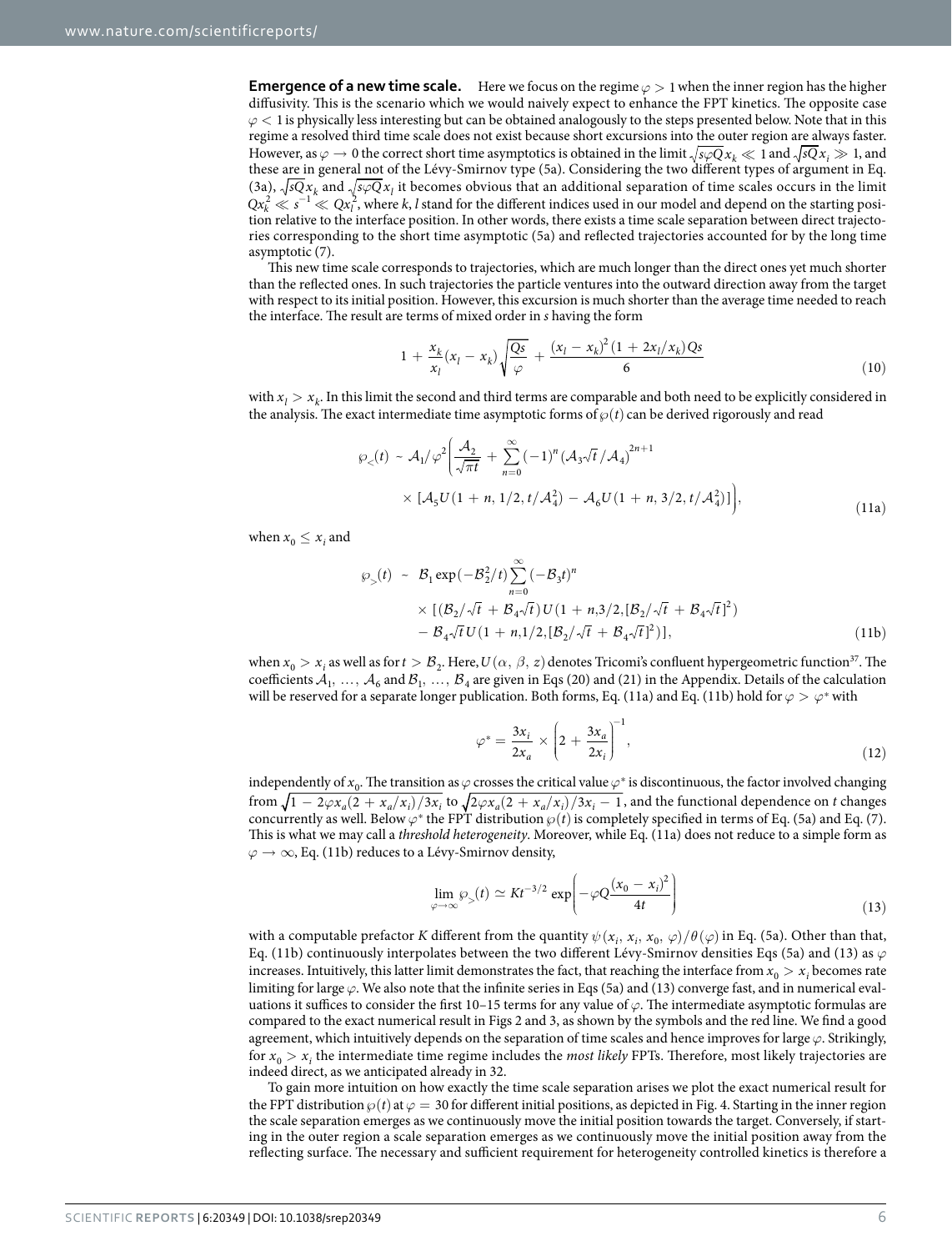

<span id="page-6-0"></span>**Figure 4.** FPT densities for target radius  $x_a = 0.1$  and various combinations of the starting position  $x_0$  and the interface radius  $x_i$ , as denoted in the panels.



<span id="page-6-1"></span>**Figure 5. Comparison of the MFPT and the most likely FPT for two different initial conditions and target radius**  $x_a = 0.1$ : (a)  $x_0 < x_i$  for  $x_i = 0.5$  and (b)  $x_0 > x_i$  for  $x_i = 0.4$ . The full and dashed black and blue lines denote the MFPT and the most likely FPT, respectively. The red lines correspond to Eq. (15b).

large heterogeneity and a corresponding existence of two length scales inwards and outwards from the initial position towards the closest boundary or interface.

**Mean first passage times are not typical.** We now quantify the most likely or typical FPT times, i.e., those which occur most frequently. Already from [Figs 2](#page-3-0) and [3](#page-4-0) it is apparent that there is a large discrepancy in the likelihood of typical and mean FPTs, compare the maximum of  $\wp(t)$  with the dashed vertical line denoting the MFPT. In many cases the most likely FPT is the more relevant quantity. For instance, consider a certain species of bacteria, in which genetic regulation can be viewed as an FPT problem<sup>5</sup>. When we compare the fitness of an individual bacteria in a colony, those who are among the first to respond to an external challenge will be of advantage. Similarly, those predators that first discover a prey have a larger chance of survival.

The MFPT was defined in the previous section, while the typical FPT is corresponds to the extremum  $d\wp(t)/dt = 0$ . In the case  $x_0 \leq x_i$  we find that

$$
t_{\rm typ} = \frac{Q(x_0 - x_a)^2}{6},\tag{14}
$$

whereas in the case  $x_0 > x_i$  we obtain closed form expressions only in the limits  $\varphi \simeq 1$  and  $\varphi \gg 1$ , these being

$$
\lim_{\varphi \to 1^+} t_{\text{typ}} = \frac{Q(x_0 - x_a + \sqrt{\varphi} [x_0 - x_i])^2}{6} \tag{15a}
$$

$$
\lim_{\varphi \to \infty} t_{\rm typ} = \frac{Q(x_0 - x_i)^2}{6}.
$$
\n(15b)

For general values of  $\varphi$  the typical FPTs are computed numerically.

The typical and mean FPTs as a function of  $\varphi$  are compared in [Fig. 5](#page-6-1). We observe that  $t_{typ}$  is 2–3 orders of magnitude smaller than the corresponding MFPT. Moreover, the amplitude of the FPT distribution at the positions of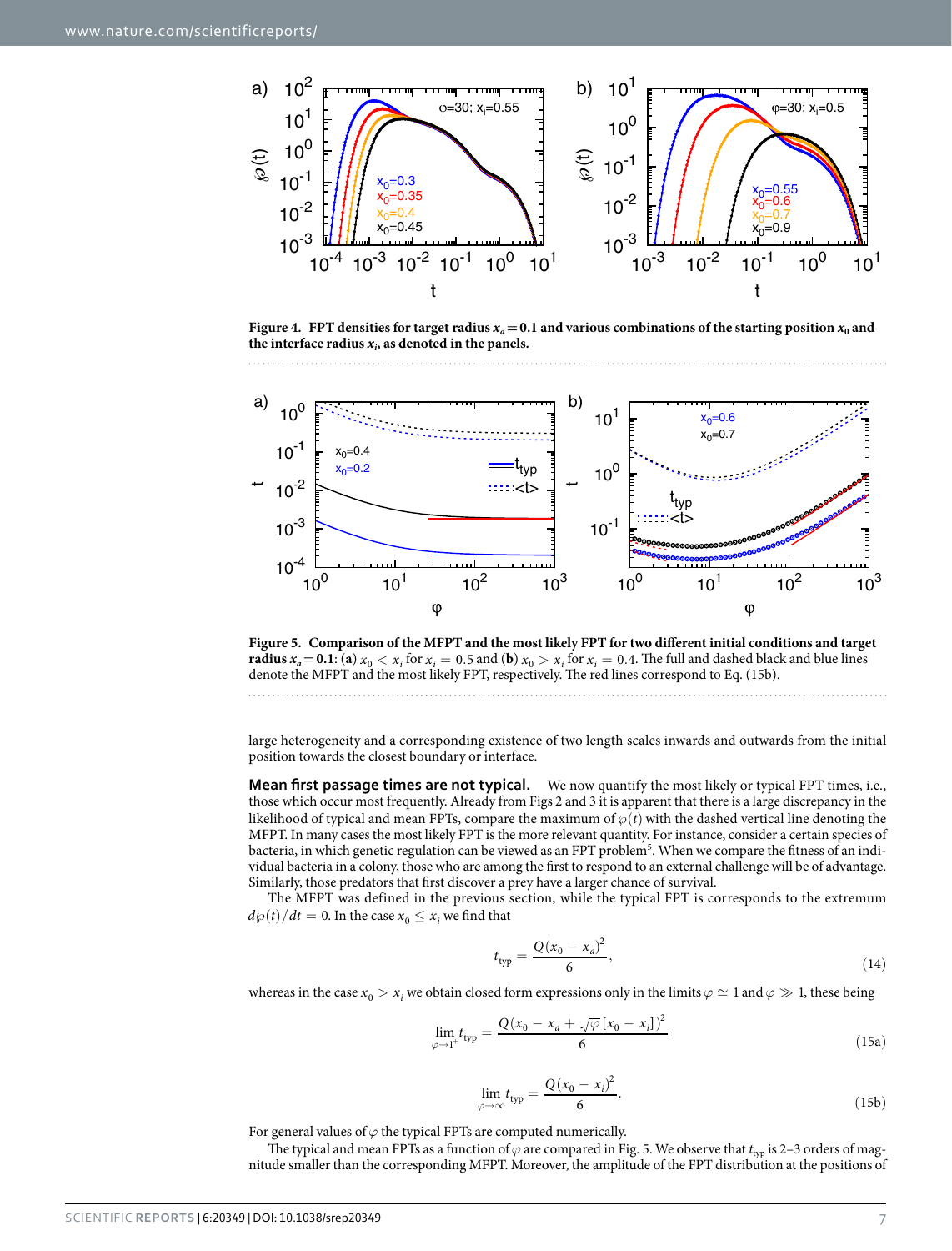$t_{\text{tv}}$  and of the MFPT differs by around one order of magnitude. The MFPT hence is an imprecise measure for the FPT kinetics of Brownian motion in both homogeneous and heterogeneous media. Typical trajectories are hence direct in the sense that they do not reach the external boundary. In fact, provided with the results for the three time scales of the current FPT problem obtained in the previous sections we are now in the position to make a more precise statement: *Typical FPTs are strictly shorter than the average time needed to arrive at the target via reflection from the interface.* Note that this statement does not contradict the case of starting at the reflecting surface, as the first reflection would demand a return to the initial position.

Conversely, it is obvious that while the long time FPT behaviour *per se* is completely independent of the initial particle position, the contribution of this regime to the MFPT depends on the relative time span of the regime in comparison to the short and intermediate time regimes. In other words, the long time regime always has a strictly additive contribution, whose relative magnitude does depend on  $x_0$  through the lower limit of integration. To see this we can approximately split the MFPT into a long time contribution  $\wp(t)$  and the remainder  $\wp(t)$ , where the respective parts hold for  $t \leq t^*$  and  $t > t^*$ , where  $t^*$  is the lower bound of validity of the long-time asymptotic result. Then from Eqs (7) we find that

$$
\left\langle t_{x_a}(x) \right\rangle = \int_0^\infty t \wp(t) dt \sim \int_0^{t^*} t \wp_r(t) dt + \int_{t^*}^\infty t \wp_l(t) dt,
$$
\n(16)

where the second term depends on  $x_0$  solely through  $t^*$ . Using Eq. (7) and performing the integral we find that the long time contribution to the MFPT—the second term in Eq. (16)—is always equal to

$$
\left\langle t_{x_a}(x_0) \right\rangle_l = \left\langle t_{x_a}(x_0) \right\rangle \exp\left(-\frac{t^*}{\left\langle t_{x_a}(1) \right\rangle} \right) \times \left[1 + \frac{t^*}{\left\langle t_{x_a}(1) \right\rangle} \right]. \tag{17}
$$

It is straightforward to check that the long time exponential tail dominates the MFPT. This finding is *a priori* puzzling as it appears to be incompatible with the additivity of the MFPT in Eq. (9). This can be resolved from cognisance of the fact that the second integrand is always the exact MFPT scaled by a unit exponential  $t_{x_a}(x_0)$  exp(-*y*), and the integration is over *y* from  $t^*/(t_{x_a}(1))$  to ∞. It should be noted that for most physically realistic situations we have  $\langle t_{x_a}(x_0) \rangle$   $\simeq \langle t_{x_a}(x_0) \rangle$ . In addition, in the limit  $x_0 \to 1$  we obtain the lower bound  $t_{x_a}(x_0)$   $\geq 2$   $\left\{t_{x_a}(x_0)\right\}/e$ . We are hence in the position to make the quite powerful statement, refining the results in ref. [32:](#page-9-19) *Despite being dominated by the rare long time, indirect trajectories the MFPT is in fact completely specified by the statistics of direct trajectories. Namely, the fraction and duration of direct trajectories rescales the otherwise invariant contribution of indirect ones. In other words, the value of the integral is essentially constant but its overall statistical weight is set by the direct trajectories. This also explains the result (9).* Moreover, the non-monotonic behaviour with respect to  $\varphi$  for  $x_0>x_i$  and the corresponding existence of a minimum can be understood intuitively in terms of the balance between the rate to arrive from  $x_0$  to the interface and the rate to arrive from  $x_i$  to the target, compare also ref. [32.](#page-9-19)

We finally quantify the width  $\Delta$  of the FPT distribution  $\wp(t)$ . Since we know that very short and very long trajectories are exponentially unlikely, we may use these cutoff times obtain

$$
\Delta = \left\langle t_{x_a}(1) \right\rangle - \frac{3}{2} t_{\text{typ}},\tag{18}
$$

such that the width depends on the initial position solely through  $t_{\text{typ}}$ . Moreover, we find that

$$
\lim_{\varphi \to \infty} \Delta \sim \varphi Q \times \begin{cases} \left\langle t_{x_i}^0(1) \right\rangle, & x_a < x_0 \le x_i \\ (1/x_i + 3x_0x_i/2 - [x_i^2 + 3x_0^2]/4)/3, & x_i < x_0 \le 1 \end{cases}
$$
\n(19)

demonstrating that the width increases as *ϕ* grows and effects a progressive retardation of the dynamics in the outer region.

#### **Discussion**

We analysed a simple prototype model for Brownian motion in heterogeneous environments in terms of a spherically symmetric geometry with two concentric regions of different diffusivity. We obtained rigorous, asymptotically exact results for the FPT distribution and identified a short time Lévy-Smirnov as well as a long time exponential behaviour. Moreover, we demonstrated the existence of a hitherto overlooked intermediate time scale. All three time scales were interpreted in terms of direct and indirect trajectories. The distinction between the latter also effects the major discrepancy between the mean and the most likely FPTs. Cognisance of this difference is important in many systems.

We first focus on the implications of our findings for Brownian motion in spherically symmetric homogeneous media. Our results suggest that the prevailing paradigm of first passage kinetics for Brownian motion<sup>[1,](#page-9-0)[14](#page-9-13),[15](#page-9-14)</sup> becomes even richer. First, as highlighted already in previous work[s17–19](#page-9-15) the MFPT is often a rough measure of the first passage kinetics: the FPT distribution is typically positively skewed and therefore asymmetric. According to the results in refs [17–19](#page-9-15) any two arbitrary trajectories are often more likely to be very different than similar. From our results reported here this result is substantiated in the sense that according to our interpretation an arbitrary trajectory will typically be direct and will not interact with the reflecting boundary. For homogeneous Brownian motion this holds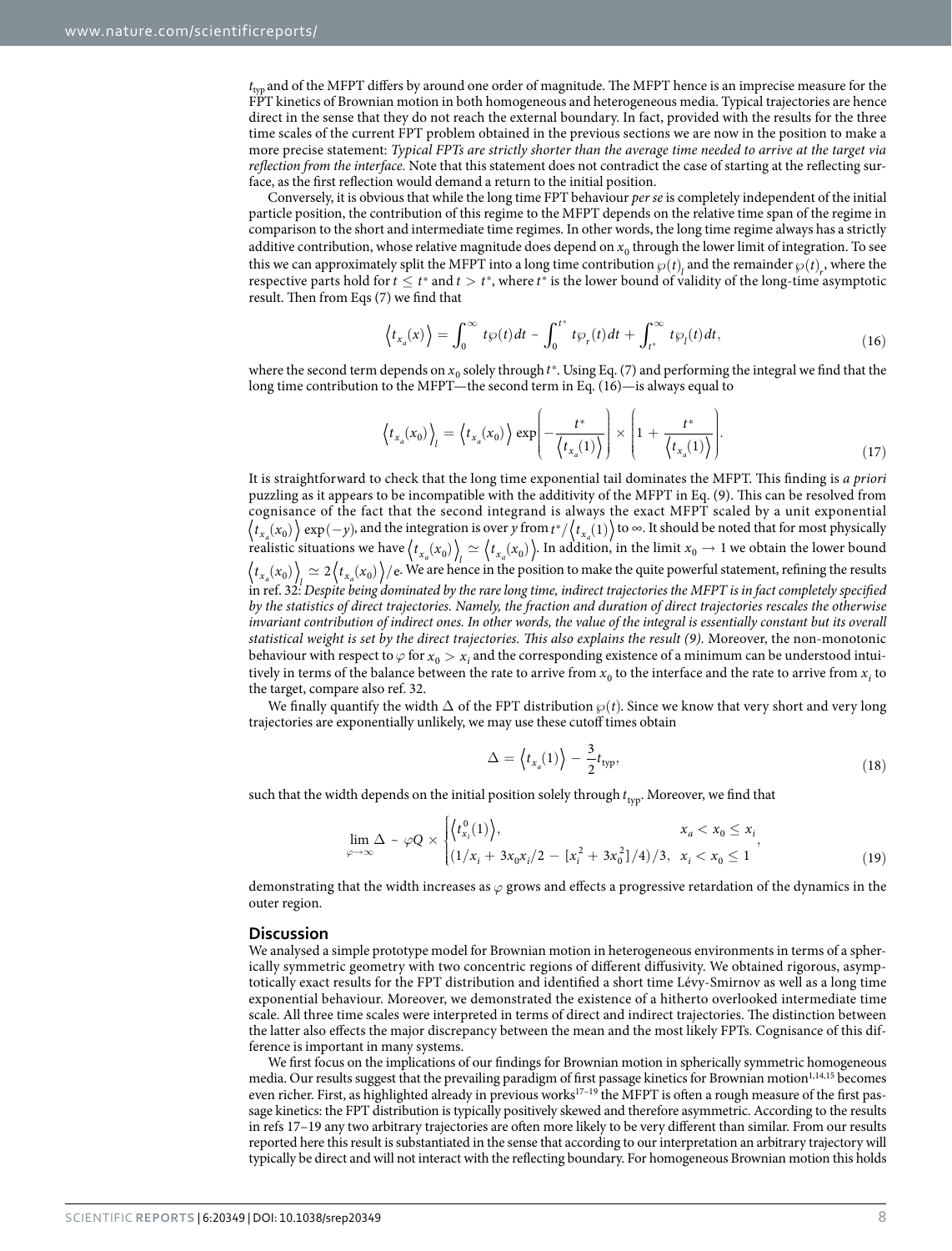strictly for all starting positions satisfying  $\wp(t_{\text{typ}})Q\langle t_{x_a}^0(1)\rangle^2 > \langle t_{x_a}^0(x_0)\rangle$ . This statement is particularly important for single molecule observations, where a finite number of trajectories will more likely reveal the typical and not the mean behaviour. We have shown that there is a large discrepancy between the typical FPT and the MFPT. Moreover, an upper bound for the FPT—if starting from an arbitrary position—is set by the MFPT from the confining surface. In the latter case, the distinction between direct and indirect trajectories obviously ceases to exist, giving rise to dominantly exponential statistics. Conversely, the MFPT, while indeed dominated by the rare long time behaviour, is remarkably fully specified by the typical direct trajectories. Hence, the most likely but less significant trajectories turn out to determine the unlikely but dominant trajectories. This adds another surprising feature to the first passage behaviour of Brownian motion, starting with the Lévy arcsine laws for one dimensional free Brownian motion<sup>41,42</sup>.

We demonstrated that a sufficient heterogeneity in the diffusion coefficient gives rise to an additional, intermediate time scale, on which trajectories contain a short excursion towards the external surface. This excursion, however, is much shorter than the typical time needed to diffuse across the entire domain. In this *heterogeneity-controlled* kinetic domain there thus exist three distinct classes of trajectories: the direct ones, the indirect ones and those which initially make a short indirect excursion and then go directly to the target, as shown in [Fig. 1](#page-1-0). This latter class of trajectories in fact represents the typical trajectories for starting positions in the outer region of our model system.

The results for our idealised two component model studied in the present work have important consequences for an arbitrary spherically symmetric modulation of the diffusivity. Namely, in such a case there might exist several distinct time scales in the heterogeneity controlled kinetic regime. In fact, heterogeneity controlled kinetics will generically be observed in the presence of sharp changes in the local diffusivity  $D(r)$ . Such sharp modulations are indeed present in cellular signalling processes when a particle starts in the cytoplasm and searches for its target in the nucleus, where the diffusivity is different. In particular, signalling particles synthesised inside the cell as part of a particular signalling cascade will inherently start away from the cellular membrane, and a separation of scales in the FPT is therefore expected to exist. Moreover, as a large discrepancy is expected to exist in the likelihood for observing typical FPTs with respect to the MFPT, the MFPT is a fairly poor measure for the kinetics at low copy numbers of signalling molecules and for a finite number of possible realisations. Conversely, smooth modulations of  $D(r)$  are not expected to change the qualitative two time scale picture of FPT kinetics but will of course alter the coefficients in the short and long time asymptotic regimes. We can extend the discussion also to systems with off-centre targets under the condition that the searching particle does not start too close to the external boundary. In this case the long and intermediate time scale asymptotics would remain unchanged—as long as there exist a separation of scales, of course—but the long time asymptotics would be altered. Thus, our rigorous results for our idealised model system are relevant for FPT kinetics in generic heterogeneous media.

We also briefly comment on alternative forms of the diffusion equation (2), the so called Ito and Stratonovich forms<sup>35</sup>. Here we focus on physical stochastic dynamics satisfying the fluctuation-dissipation theorem. In this view, the Ito and Stratonovich equations are nothing but the corresponding Fokker-Planck equations with diffusion coefficient  $D(r)$  in an external potential  $U(r) = -k<sub>B</sub>T$  ln  $D(r)$  and  $U(r) = -(k<sub>B</sub>T/2)$  ln  $D(r)$ , respectively. The MFPT problem in such scenarios including a spurious drift was studied recently in<sup>43</sup>. The FPT kinetics in the presence of such effective external fields will therefore be fundamentally different. We finally note that it will be of further interest to include intermittent active motion in the analysis<sup>44</sup>.

**Explicit expressions for the coefficients**  $A_i$  and  $B_i$ . The coefficients in Eq. (11a) read

$$
\mathcal{A}_{1} = \frac{9}{\varphi^{2}} [\Lambda_{1}(x_{a}, x_{i}, x_{0})^{2} \Lambda_{2}(x_{i}, x_{i}, x_{a})^{2} \Lambda_{2}(x_{i}, x_{i}, x_{0}) \Lambda_{2}(x_{i}, x_{a}, x_{i})]^{-1}
$$
\n
$$
\mathcal{A}_{2} = \frac{\varphi}{6} \Lambda_{2}(x_{a}, x_{a}, x_{0}) (1 + [x_{a} + x_{0}]/x_{i})
$$
\n
$$
\mathcal{A}_{3} = \sqrt{2 \varphi x_{a} (2 + x_{a}/x_{i}) / 3x_{i} - 1}
$$
\n
$$
\mathcal{A}_{4} = \frac{3}{\varphi} (2 + x_{a}/x_{i}) / \Lambda_{2}(x_{a}, x_{a}, x_{i})
$$
\n
$$
\mathcal{A}_{5} = \frac{1}{4 \mathcal{A}_{3}} (1 - \mathcal{A}_{3} - \Lambda_{1}(x_{0}, x_{i}, x_{a}) [\varphi \Lambda_{2}(x_{0}, x_{i}, x_{a}) / 3 - \{\mathcal{A}_{3} - 1\} / \Lambda_{1}(x_{a}, x_{i}, x_{0})])
$$
\n
$$
\mathcal{A}_{6} = \frac{1}{4 \mathcal{A}_{3}} (2 - \Lambda_{1}(x_{0}, x_{i}, x_{a}) [2/\Lambda_{1}(x_{a}, x_{i}, x_{0}) + \varphi \Lambda_{2}(x_{0}, x_{i}, x_{a}) / 3])
$$
\n(20)

where we have introduced the auxiliary functions

$$
\Lambda_1(x, y, z) = (2 + x/y)/(y - z) \quad \Lambda_2(x, y, z) = x(z/y - 1).
$$

Conversely, the coefficients in Eq. (11a) are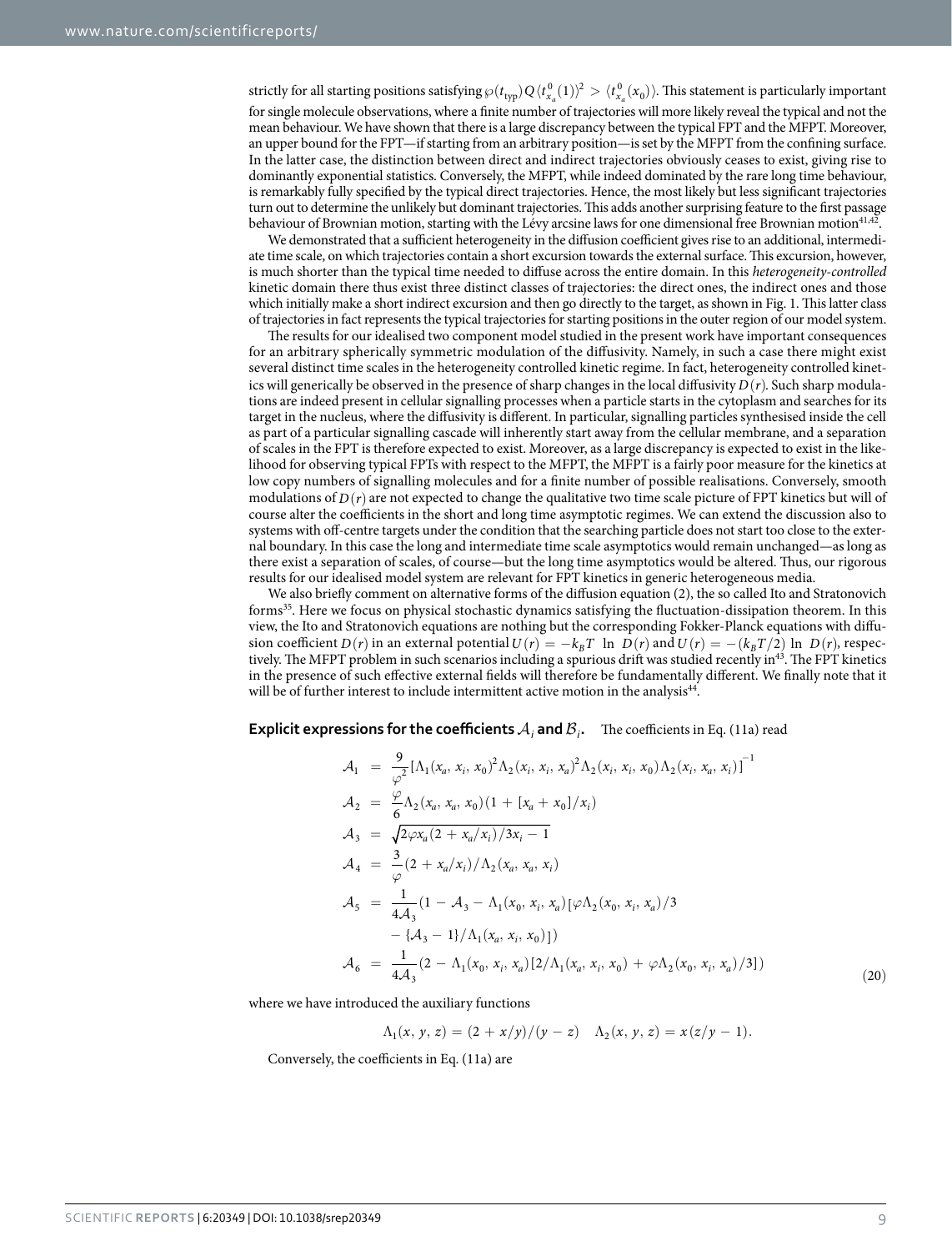$$
\mathcal{B}_{1} = \varphi \frac{x_{i}}{x_{0}} \Lambda_{2} (x_{i}, x_{a}, x_{i})^{-2}
$$
\n
$$
\mathcal{B}_{2} = \frac{\sqrt{\varphi Q}}{2} (x_{0} - x_{i})
$$
\n
$$
\mathcal{B}_{3} = \frac{6}{Q} [\Lambda_{2} (x_{a}, x_{i}, x_{a})^{2} (1 + 2x_{i}/x_{a})]^{-1} (1 - 3(x_{i}/x_{a})^{2} \{2\varphi (1 + 2x_{i}/x_{a})\}^{-1})
$$
\n
$$
\mathcal{B}_{4} = 3 \frac{x_{i}}{x_{a}} [\sqrt{Q\varphi} \Lambda_{2} (x_{a}, x_{i}, x_{a}) (1 + 2x_{i}/x_{a})]^{-1}.
$$
\n(21)

#### **References**

- <span id="page-9-1"></span><span id="page-9-0"></span>1. Redner, S. *A guide to first passage processes*. Cambridge University Press, New York, USA, (2001).
- 2. Metzler, R., Oshanin, G. & Redner, S. (Eds). *First-passage ohenomena and their applications*. World Scientific, Singapore, (2014).
- <span id="page-9-2"></span>3. von Smoluchowski, M. Drei Vorträgeüber Diffusion, Brownsche Molekularbewegung und Koagulation von Kolloidteilchen. *Phys. Z*. **17,** 557–571 (1916).
- <span id="page-9-4"></span><span id="page-9-3"></span>4. Alberts, B. *et al.* 2002 *Molecular Biology of the Cell*. Garland, New York, NY, (2002).
- 5. Pulkkinen, O. & Metzler, R. Distance Matters: The impact of gene proximity in bacterial gene regulation. *Phys. Rev. Lett.* **110,** 198101  $(2013)$
- <span id="page-9-5"></span>6. ben-Avraham, D. & Havlin, S. *Diffusion and reactions in fractals and disordered systems*. Cambridge University Press, Cambridge, UK, (2002).
- <span id="page-9-6"></span>7. Berkowitz, B., Cortis, A., Dentz, M. & Scher, H. Modeling non-fickian transport in geological formations as a continuous time random walk. *Rev. Geophysics* **44,** RG2003 (2006).
- <span id="page-9-7"></span>8. Berg, H. C. *Random walks in biology*. Princeton University Press, Princeton, (1993).
- <span id="page-9-9"></span><span id="page-9-8"></span>9. Bell, W. J. *Searching behaviour*. Chapman & Hall, London, (1991).
- 10. Lloyd, A. L. & May, R. M. How Viruses Spread Among Computers and People. *Science* **292,** 1316–1317 (2001).
- <span id="page-9-10"></span>11. Hufnagel, L., Brockmann, D. & Geisel, T. Forecast and control of epidemics in a globalized world. *Proc. Natl. Acad. Sci. USA* **101,** 15124–15129 (2004).
- <span id="page-9-11"></span>12. Mantegna, R. N. & Stanley, H. E. *Introduction to econophysics: Correlations and complexity in finance*. Cambridge University Press, Cambridge, UK, (2007).
- <span id="page-9-13"></span><span id="page-9-12"></span>13. Bray. A. J., Majumdar, S. N. & Schehr, G. Persistence and first-passage properties in non-equilibrium systems. *Adv. Phys*. **62,** 325–361 (2013).
- 14. Bénichou, O. & Voituriez, R. From first-passage times of random walks in confinement to geometry-controlled kinetics. *Phys. Rep*. **539,** 225–284 (2014).
- <span id="page-9-14"></span>15. Bénichou, O., Chevalier, C., Klafter, J., Meyer, B. & Voituriez, R. Geometry-controlled kinetics. *Nature Chem*. **2,** 472–477 (2010).
- 16. Condamin, S., Bénichou, O., Tejedor, V., Voituriez, R. & Klafter, J. First-passage times in complex scale-invariant media. *Nature* **450,** 77–80 (2007).
- <span id="page-9-15"></span>17. Mejía-Monasterio, C., Oshanin, G. & Schehr, G. Symmetry breaking between statistically equivalent, independent channels in fewchannel chaotic scattering. *Phys. Rev. E* **84,** 035203 (2011).
- <span id="page-9-16"></span>18. Mejía-Monasterio, C., Oshanin, G. & Schehr, G. First passages for a search by a swarm of independent random searchers. *J. Stat. Mech*. **85,** P06022 (2011).
- 19. Mattos, T.G., Mejía-Monasterio, C., Metzler, R. & Oshanin, G. First passages in bounded domains: When is the mean first passage time meaningful? *Phys. Rev. E* **86,** 031143 (2012).
- 20. Oshanin, G. & Redner, S. Helix or coil? Fate of a melting heteropolymer. *Europhys. Lett.* **85,** 10008 (2009).
- <span id="page-9-17"></span>21. Kühn, T. *et al.* Protein Diffusion in Mammalian Cell Cytoplasm. *PLoS ONE* **6,** e22962 (2011).
- 22. English, B. P. *et al.* Single-molecule investigations of the stringent response machinery in living bacterial cells. *Proc. Natl. Acad. Sci. USA* **108,** E365–E373 (2011).
- 23. Sergé, A., Bertaux, N., Rigenault, H. & Marguet, D. Dynamic multiple-target tracing to probe spatiotemporal cartography of cell membranes. *Nature Methods* **5,** 687–694 (2008).
- 24. Cutler, P. J. *et al.* Multi-color quantum dot tracking using a high-speed hyperspectral line-scanning microscope. *PLoS ONE* **8,** e64320 (2013).
- <span id="page-9-18"></span>25. Cherstvy, A. G., Chechkin, A. V. & Metzler, R. Anomalous diffusion and ergodicity breaking in heterogeneous diffusion processes. *New J. Phys.* **15,** 083039 (2013).
- 26. Cherstvy, A. G. & Metzler, R. Nonergodicity, fluctuations, and criticality in heterogeneous diffusion processes. *Phys. Rev. E* **90,** 012134 (2014).
- 27. Massignan, P. *et al.* Nonergodic subdiffusion from brownian motion in an inhomogeneous medium. *Phys. Rev. Lett.* **12,** 150603 (2014).
- 28. Guérin, T. & Dean, D. S. Force-induced dispersion in heterogeneous media. *Phys. Rev. Lett.* **115,** 020601 (2015).
- 29. Godec, A., Bauer, M. & Metzler, R. Collective dynamics effect transient subdiffusion of inert tracers in flexible gel networks. *New J. Phys.* **16,** 092002 (2014).
- 30. Gouze, M., Melean, Y., Le Borgne, T., Dentz, M. & Carrera, J. Non-Fickian dispersion in porous media explained by heterogeneous microscale matrix diffusion. *Water. Resour. Res.* **44,** W11416 (2008).
- 31. Ukmar, T., Gaberšček, M., Merzel, F. & Godec, A. Modus operandi of controlled release from mesoporous matrices: a theoretical perspective. *Phys. Chem. Chem. Phys.* **13,** 15311–15317 (2011).
- <span id="page-9-19"></span>32. Godec, A. & Metzler, R. Optimization and universality of Brownian search in a basic model of quenched heterogeneous media. *Phys Rev E* **91,** 052134 (2015).
- <span id="page-9-20"></span>33. Tokuyama, M. & Oppenheim, I. On the theory of concentrated hard-sphere suspensions. *Physica A* **216,** 85–119 (1995).
- <span id="page-9-21"></span>34. Lau, A. W. C. & Lubensky, T. C. State-dependent diffusion: Thermodynamic consistency and its path integral formulation. *Phys. Rev. E* **76,** 011123 (2007).
- <span id="page-9-22"></span>35. Klimontovich, Y. L. Ito, Stratonovich and kinetic forms of stochastic equations. *Physica A* **163,** 515–532 (1990).
- <span id="page-9-23"></span>36. Hänggi, P. & Thomas, H. Stochastic processes: Time-evolution, symmetries and linear response. *Phys. Rep*. **88,** 207–319 (1982).
- <span id="page-9-24"></span>37. Abramowitz, M. & Stegun, I. A. *Handbook of mathematical functions*. Dover, New York, NY, (1970).
- <span id="page-9-25"></span>38. Abate, J. & Valkó, P. P. Multi-precision Laplace transform inversion. *Int. J. Numer. Meth. Engng*. **60,** 979–993 (2004).
- <span id="page-9-26"></span>39. Sparre Andersen, E. On the fluctuations of sums of random variables. *Math. Scand.* **1,** 263–285 (1953).
- <span id="page-9-28"></span><span id="page-9-27"></span>40. Sparre Andersen, E. On the fluctuations of sums of random variables. II. *Math. Scand.* **2,** 195–223 (1954).
- <span id="page-9-31"></span><span id="page-9-30"></span><span id="page-9-29"></span>41. Lévy, P. Sur certains processus stochastiques homogènes. *Copmpositio Math*. **7,** 283–339 (1939).
- 42. Majumdar, S. N. Brownian functionals in physics and computer science. *Curr. Sci.* **88,** 2076–2092 (2005).
	- 43. Vaccario, G., Antoine, C. & Talbot, J. First-Passage Times in *d*-Dimensional Heterogeneous Media. *Phys. Rev. Lett.* **115,** 240601 (2015).
	- 44. Godec, A. & Metzler, R. Signal focusing through active transport. *Phys. Rev. E* **92,** 010701(R) (2015).